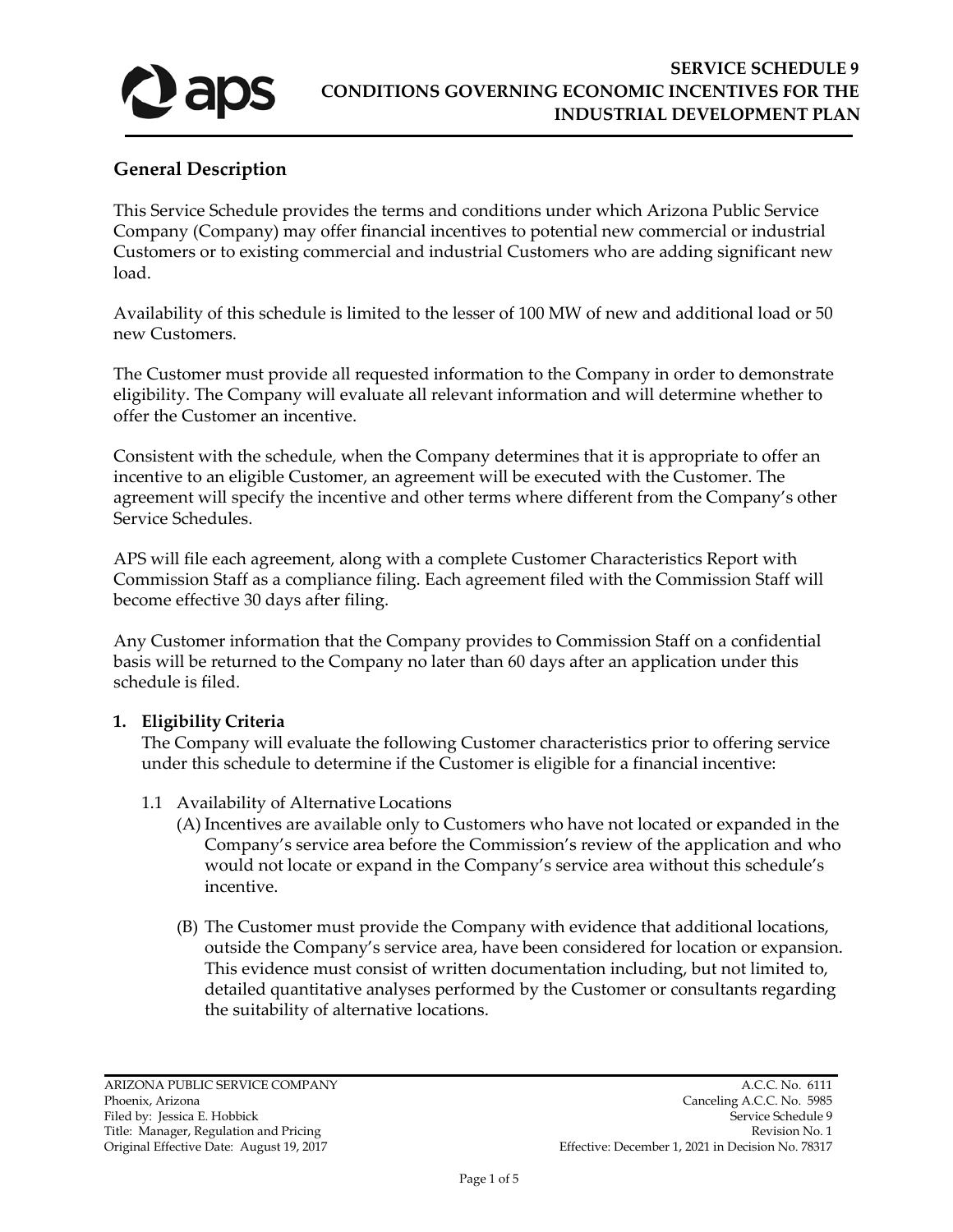

- (C) Based on the information provided, the Company will determine whether the customer would reasonably locate elsewhere in the absence of the incentive. If so, the Customer will be deemed to have met this requirement.
- 1.2 Effects on Competitors
	- (A) Incentives will be available to the Customer only when existing Customers in the same line of business and market are not adversely impacted by the discounted rates.
	- (B) The Customer must provide a detailed description of goods and services produced, the technology employed, and the market(s) the customer serves.
	- (C) Based on the provided information, along with knowledge of its customer base, the Company must reasonably verify that this requirement is satisfied for the Customer to be eligible for an incentive.
- 1.3 Customer Load Requirements
	- (A) To qualify for this schedule, electric requirements for a new Customer must be at least 2 MW and existing Customers must add at least 1 MW of load (the "New or Expansion Project"). To determine Customer load, APS will consider both energy purchased from the Company and any energy generated by the Customer using cogeneration or small power production facilities.
		- 1. Notwithstanding 1.3(A), new customers locating to an Arizona Rural Municipality must be at least 1 MW to qualify.
		- 2. Arizona Rural Municipality means Arizona incorporated cities and towns with populations of less than 150,000 (based on U.S. Census Bureau 2010 population data) not contiguous with or situated within a Metro Area.
	- (B) The Customer's monthly average load factor must be 55% or greater. This load factor criterion may be waived if one of the following apply:
		- 1. The Customer's daily off-peak energy usage in kWh is greater than 50% of total monthly energy usage in kWh (off-peak hours will be defined using the applicable general service rate schedule); or
		- 2. The Customer's new or added load is interruptible and the Customer'speak load is at least 3 MW.
	- (C) Loads that do not operate in the summer months of June through September will be given special consideration when determining an applicable incentive.
	- (D) APS will assist the Customer to consider and employ state-of-the-art, cost-effective energy conservation and demand response measures at its facility. These measures may include efficiency motors, motor control systems, and other general measures such as efficient lighting, space heating and cooling, and insulation.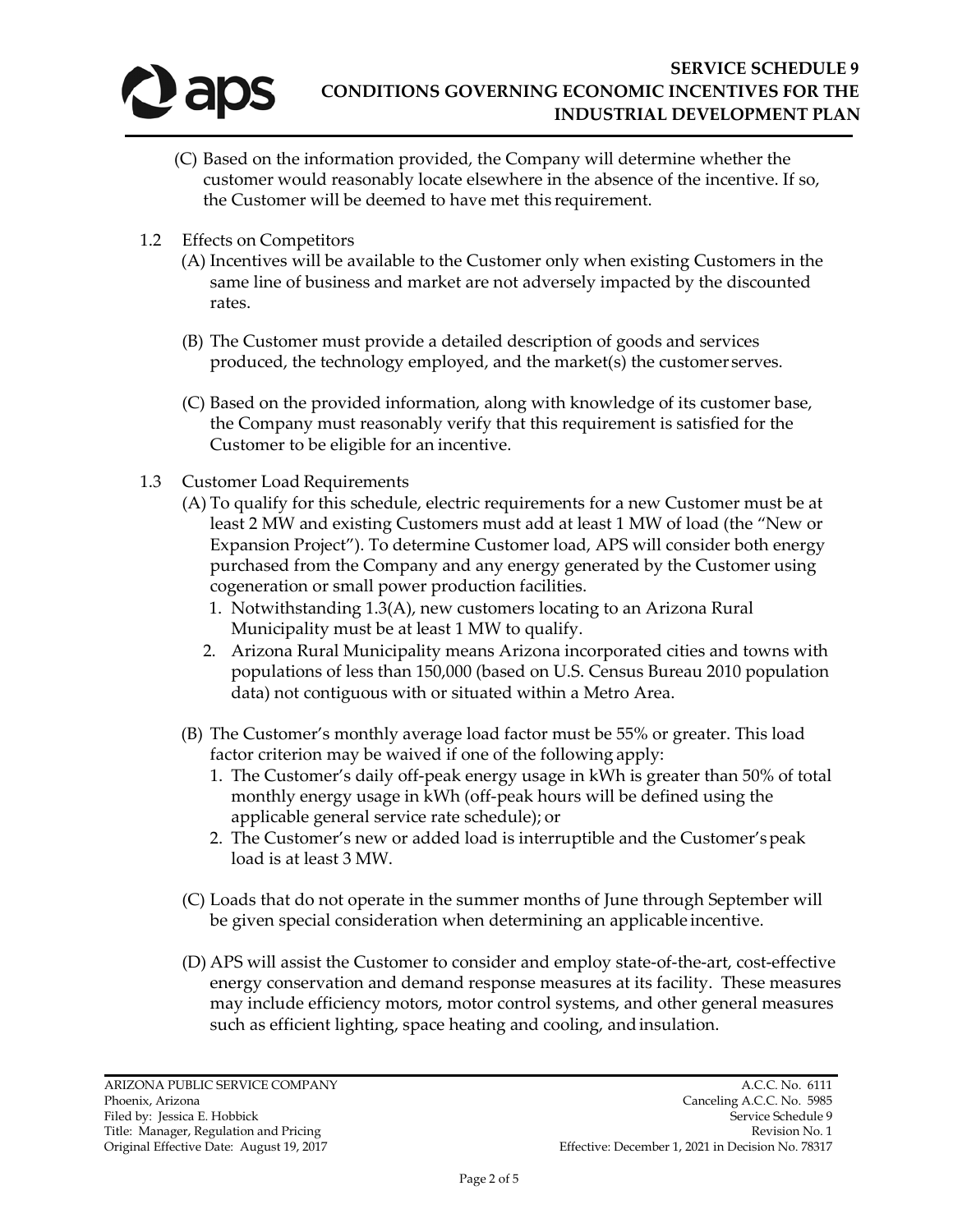

- 1.4 Economic Requirements
	- (A) The load must be economic, as calculated under the Company's current extension policy using standard rates.
	- (B) To be eligible for incentives under this schedule, a potential load must bring a significant number of jobs or ancillary business into Arizona. In conjunction with this criterion, capital investment by the customer may also be considered.
	- (C) The Company will give particular consideration to customers whose electric bills exceed 5% of their operating expenses.

## **2. Conflict of Interest**

- 2.1 In order to limit any potential conflict of interest, APS is required to submit an affidavit to Commission Staff for each Customer under consideration for service under this Service Schedule. This affidavit will include:
	- (A) A statement that no current officer or director of Pinnacle West Capital Corporation or any of its subsidiaries, or one who has filled such role within the three-years prior to the effective date of the Customer's agreement, to the Company's knowledge, has or had any material interest, direct or indirect, in any substantial services, including real estate broker services, provided to the Customer in connection with the New or Expansion Project; and
	- (B) A statement that no current officer or director of Pinnacle West Capital Corporation or any of its subsidiaries or affiliates has, or within the prior 12 month had, any direct or indirect material interest in any real property owned in whole or in part by the Customer in connection with the New or Expansion Project.
- 2.2 If the affidavit provided by APS is shown to be inaccurate, the Commission will, in future APS rate cases, impute as revenue the difference between the discounted rate and the tariffed rate which would otherwise apply to the customer for the period during which the discount was in effect.
- 2.3 To the extent APS cannot obtain the requested affidavit, APS may submit an affidavit to Commission Staff disclosing the nature of any such known material interests and explain why an affidavit cannot be obtained.

## **3. Rate Provisions**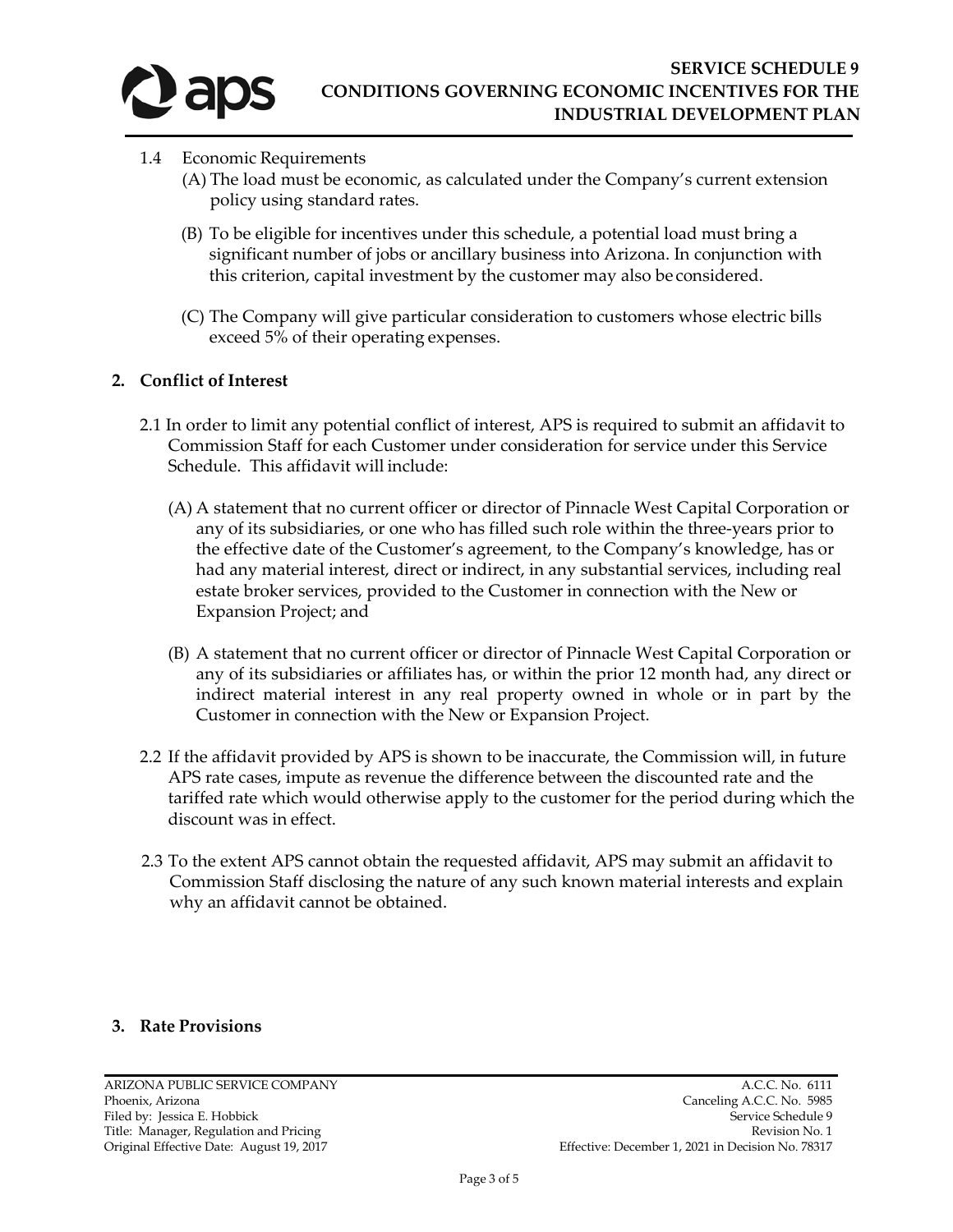

- 3.1 A Customer satisfying the requirements above may receive an incentive to locate in the Company's service territory. The incentive will be a discount from the Customer's otherwise applicable base electric bill (excluding taxes and adjustments).
- 3.2 The discounted charges will not be below the Company's marginal cost.
- 3.3 The discount may vary over the term of the Customer agreement.
- 3.4 The discount will not be larger than 25% of the Customer's total energy bill from the Company.
- 3.5 No discount will be provided from the minimum bill as computed under the Customer's otherwise applicable rate.
- 3.6 For current customers adding load, the discount will apply only to the added load.
- 3.7 Any incentive available under this schedule will be limited to a specific period of six years or less.
- 3.8 The specific discount and the period over which the discount is applied will be determined after full evaluation of the Customer information as determined by the Company.

#### **4. Customer Characteristic Report**

Each agreement must be accompanied by a Customer Characteristic Report. The following information will be included in the Customer Characteristics Report:

- 4.1 General Information
	- (A) Customer name
	- (B) Customer contact—name and address
	- (C) Dates of customer application and Company decision
	- (D) New or existing customer
	- (E) Proposed effective date of agreement
- 4.2 Location Decision
	- (A) Customer location
	- (B) Description of other locations considered
	- (C) Other locations of customer's operations
	- (D) An affidavit from customer demonstrating that the customer would not locate or expand in Arizona absent the discounts
	- (E) Within ninety (90) days of the effective date of any agreement under this Schedule, the customer must supply written documentation and analyses substantiating the affidavit provided under 4.2 (D)
	- (F) If the requirements of 4.2 (E) are not met within ninety (90) days of approval of the